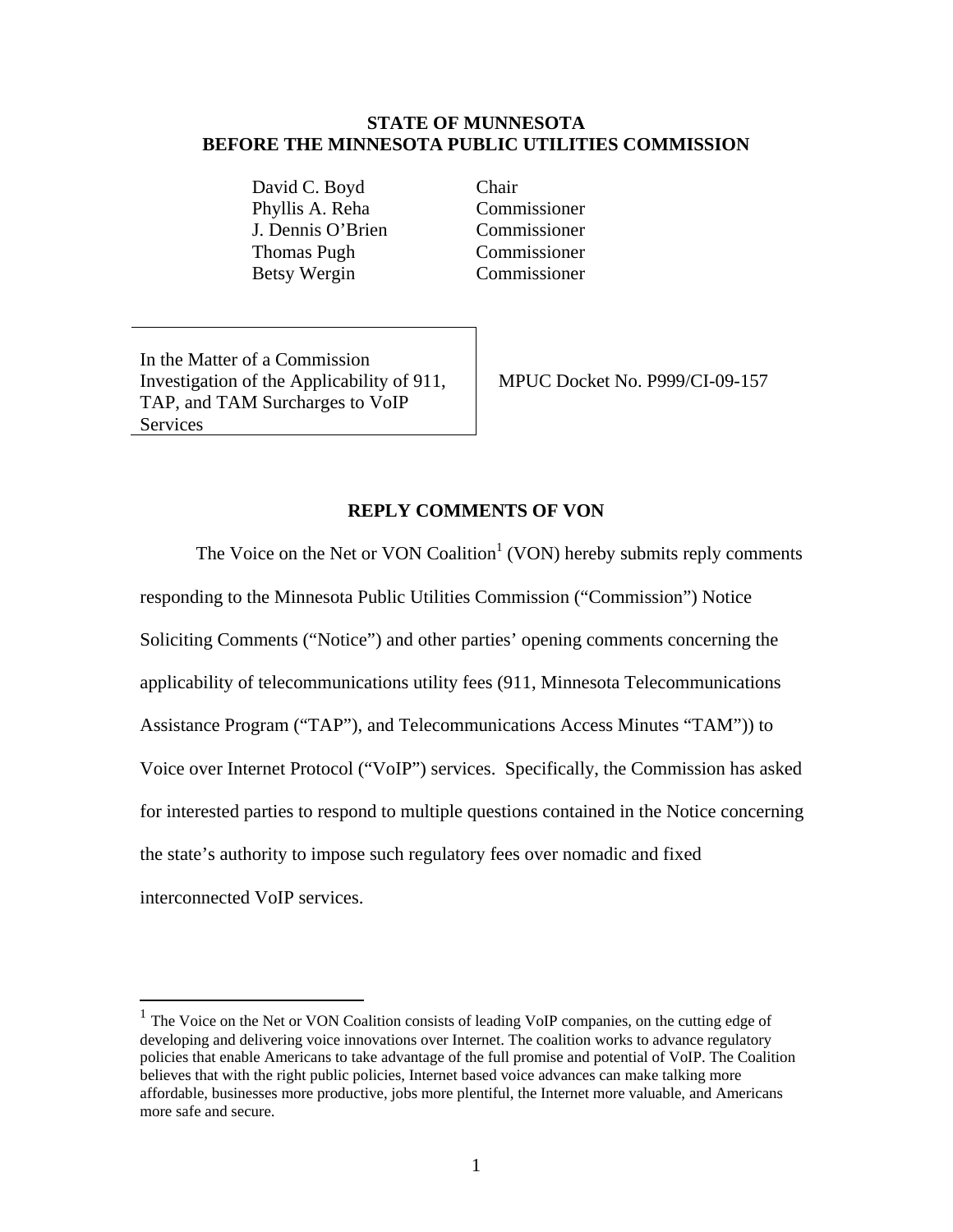As demonstrated below, the  $8<sup>th</sup>$  Circuit Court has confirmed what the Federal Communications Commission ("FCC") has previously concluded--that the FCC has the authority to determine what, if any, regulations apply to such services.<sup>2</sup> Furthermore, the FCC has emphasized that federal preemption also applies to state efforts to regulate VoIP service, including "facilities-based" VoIP services that share the same characteristics as nomadic VoIP services.<sup>3</sup>

As noted by Vonage in its Comments, the federal government has authorized states to impose 911 fees on interconnected VoIP providers, but such authority does not extend to telecommunications regulatory fees such as state universal service fees, TAP and TAM funds.<sup>4</sup> The FCC has consistently recognized the benefits of a uniform, national regulatory structure for VoIP services to promote innovation and competition in the information services market. Any action by the Commission departing from these federal policies, including application of state regulatory fees such as the TAP and TAM surcharges, would be in contravention of the law.

## **I. INTERCONNECTED VOIP IS EXEMPT FROM STATE PUBLIC UTIILTY REGULATION INCLUDING THE APPLICATION OF TELECOMMUNICATIONS REGULATORY FEES SUCH AS TAP AND TAM.**

The Commission has asked whether Congress or the FCC has preempted states

from applying telecommunications regulatory fees to VoIP providers. Both Congress and

<sup>&</sup>lt;sup>2</sup> See Vonage Holdings Corp. v. Nebraska Public Service Commission, 564 F.3d 900, (8<sup>th</sup> Cir. May 1, 2009) ("*Vonage Nebraska Decision")*. 3

Memorandum Opinion and Order, *Vonage Holdings Corp. Petition for Declaratory Ruling Concerning an Order of the Minnesota Public Utilities Board,* 19 FCC Rcd 22404 (2004) ("*FCC Vonage Preemption Order"), petitions for review denied, Minnesota Pub. Utils. Comm'n v. FCC*, 483 F.3d 570 (8<sup>th</sup> Cir. 2007). Vonage Comments, *In the Matter of a Commission Investigation of the Applicability of 911, TAP and TAM Surcharges to VoIP Services,* June 15, 2009, page 1. VON agrees with Vonage that Congress has made clear that "[n]othing in . . . the Communications Act of 1931 or any [FCC] regulation or order shall prevent the imposition and collection of a fee or charge applicable to . . . IP-enabled voice services specifically designated . . . for the support or implementation of 9-1-1 or enhanced 9-1-1 services . . . ." 47 U.S.C. §615a-1(f)(1).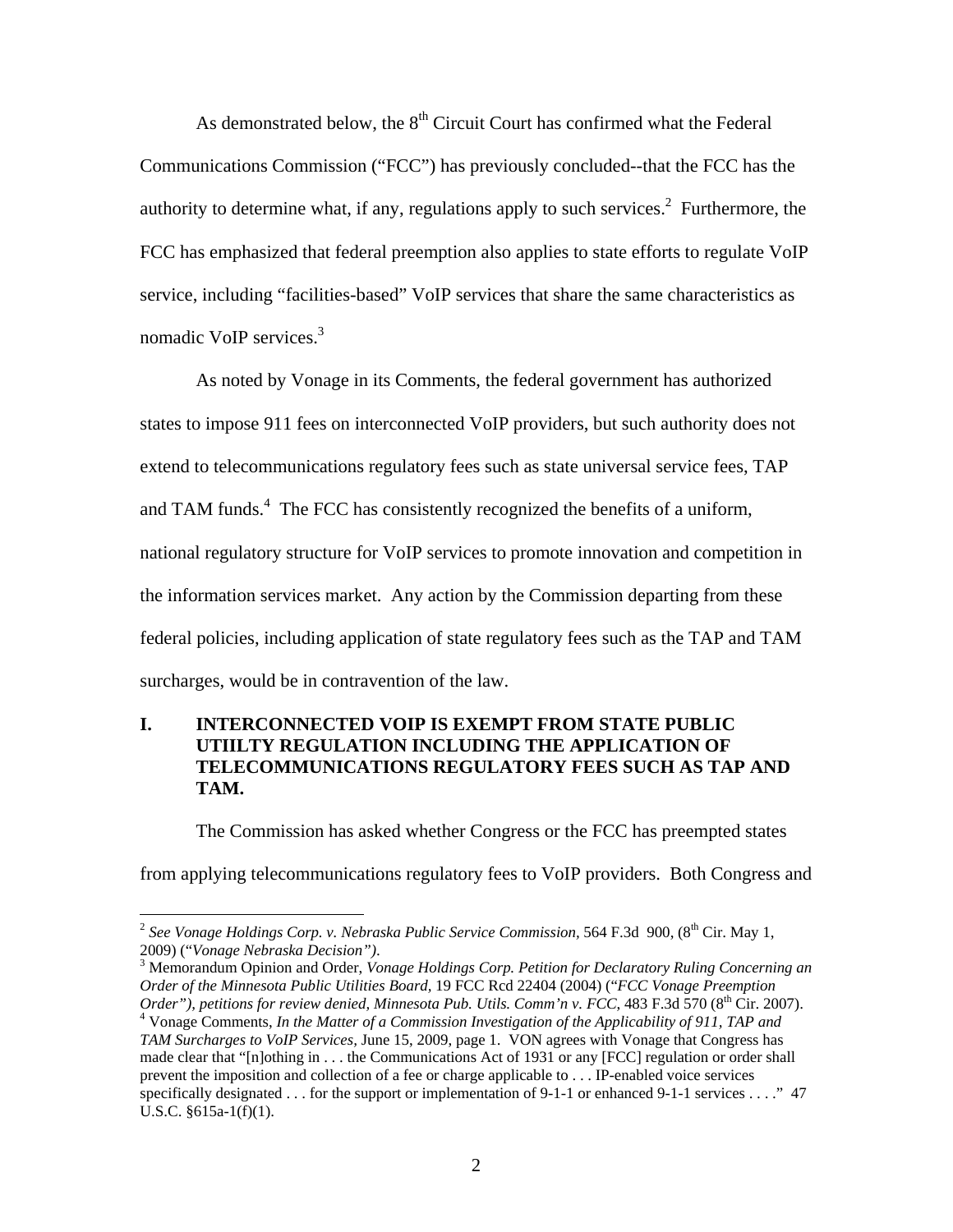the FCC have made it clear that the FCC has the authority to determine the regulatory scheme for information services. The Telecommunications Act of 1996 ("1996 Act") creates a distinction between "telecommunications services" and "information services." The first consist of pure transmission services offered to end users without change in form or content, and subject to common-carrier regulation.<sup>5</sup> The second, in contrast, offers the ability, for example, to store, retrieve, utilize and/or manipulate "information."6 Under federal law, these "information services" are exempt from common-carrier regulation, which includes state common-carrier regulations (e.g., annual reporting requirements, telecommunications regulatory fees). The FCC's long standing policy of exempting information services from state public utility regulation has proven to be one of the great successes in implementing the 1996's pro-competitive objectives.

While the FCC has asserted jurisdiction over interconnected VoIP services, it has not treated interconnected VoIP as a traditional telecommunications service. VoIP service takes full advantage of the flexibility and efficiency of IP-based transmissions by enabling the user to manipulate, generate, store, transform and make information services available to others.<sup>7</sup> Further, the FCC has held that a service will be treated as a single, integrated information service, rather than as an information service with a separate telecommunications service component, when the telecommunications features are not "separated from the data-processing capabilities of the service" but are instead "part and parcel of [the overall information] service and  $\dots$  integral to its other capabilities."<sup>8</sup>

 $5$  47 U.S.C. § 153(43).

 $6$  47 U.S.C. § 153(20).

<sup>&</sup>lt;sup>7</sup> The 1996 Act defines an "information service" as "the offering of a capability for generating, acquiring, storing, transforming, processing, retrieving, utilizing, or making available information via telecommunications . . . ." See 47 U.S.C. § 153(20).

<sup>&</sup>lt;sup>8</sup> See Inquiry Concerning High-Speed Access to the Internet Over Cable and Other Facilities, GN Docket No. 00-185, *Appropriate Regulatory Treatment for Broadband Access to the Internet Over Cable*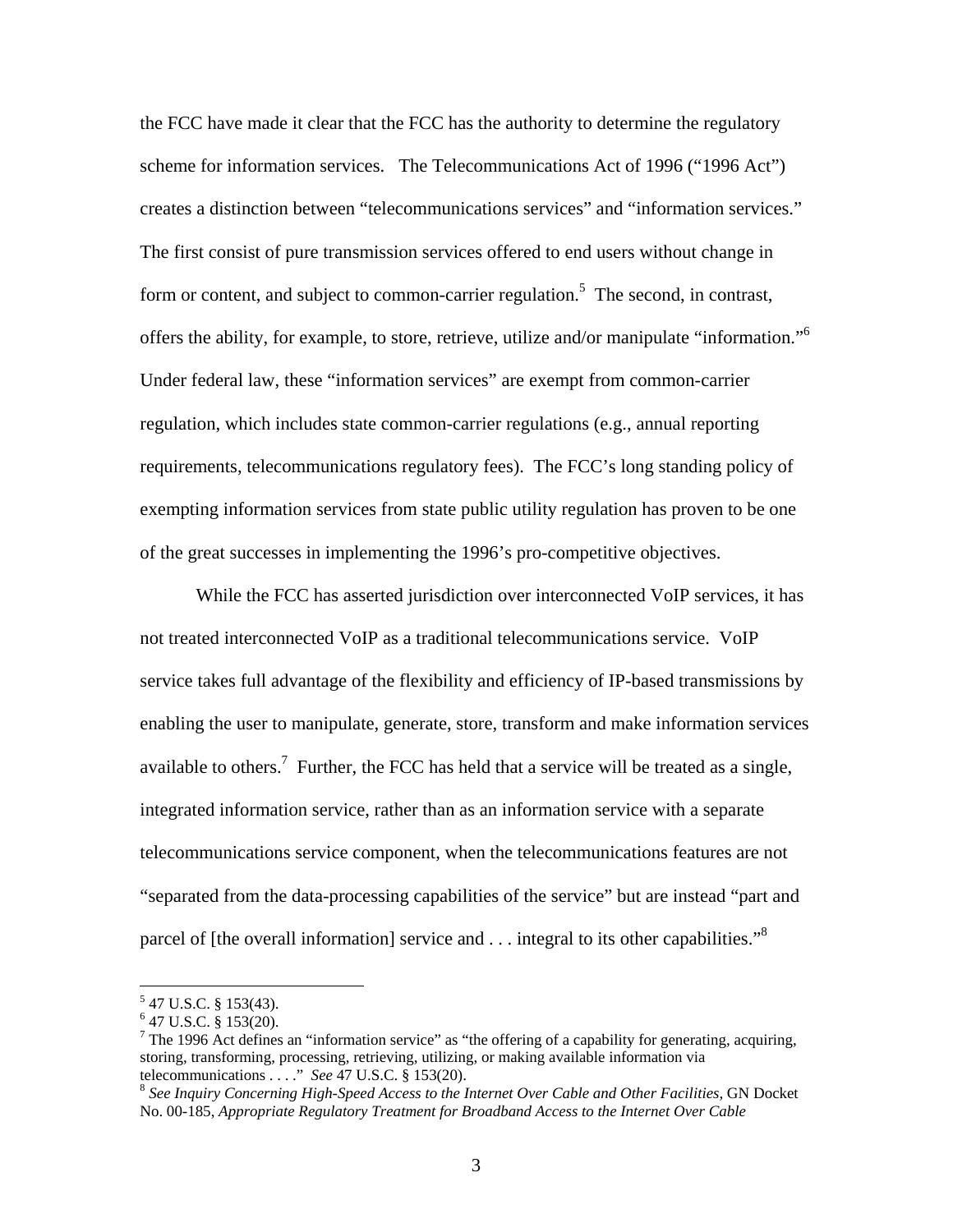Thus, interconnected VoIP falls squarely within the definition of an "information service" and is subject to exclusive federal jurisdiction unless otherwise provided by Congress or the FCC.

Interconnected VoIP providers, however, are subject to "general laws governing entities conducting business within the state."<sup>9</sup> The FCC has imposed a number of public safety and consumer protection obligations, including, 911 services, CALEA, universal service obligations, privacy related regulations, and various reporting requirements. In all of these actions, however, the FCC has not granted the states authority to impose state telecommunications utility fees on VoIP services such as the TAM or TAP. As noted in the Vonage Comments, the TAP and TAM are "not general obligations applicable to 'entities conducting business within [Minnesota],'" which means that, rather than being laws of general applicability, they instead are targeted at a specific class of entities, and as a result fall within the scope of regulations preempted under the *FCC Vonage Preemption Order.10* 

The Commission notes that the FCC filed an amicus brief at the  $8<sup>th</sup>$  Circuit Court stating that it did not preempt states from imposing universal service contributions for nomadic interconnected VoIP service providers. However, this amicus brief not only is in direct conflict with the *FCC Vonage Preemption Order,* which was voted by the full FCC, but was issued by the FCC General Counsel's. $^{11}$  Just as the amicus brief was not

*Facilities,* CS Docket No. 02-52, Declaratory Ruling and Notice of Proposed Rulemaking, FCC 02-77, ¶¶ 36, 38.<br> $\degree$  FCC Vonage Preemption Order at 22405,  $\P$ 1.

<sup>&</sup>lt;sup>10</sup> *Id.* <sup>11</sup> *Id.* <sup>11</sup> Furthermore, the makeup of the FCC has changed substantially from when the FCC General Counsel's <sup>11</sup> Office filed the amicus brief.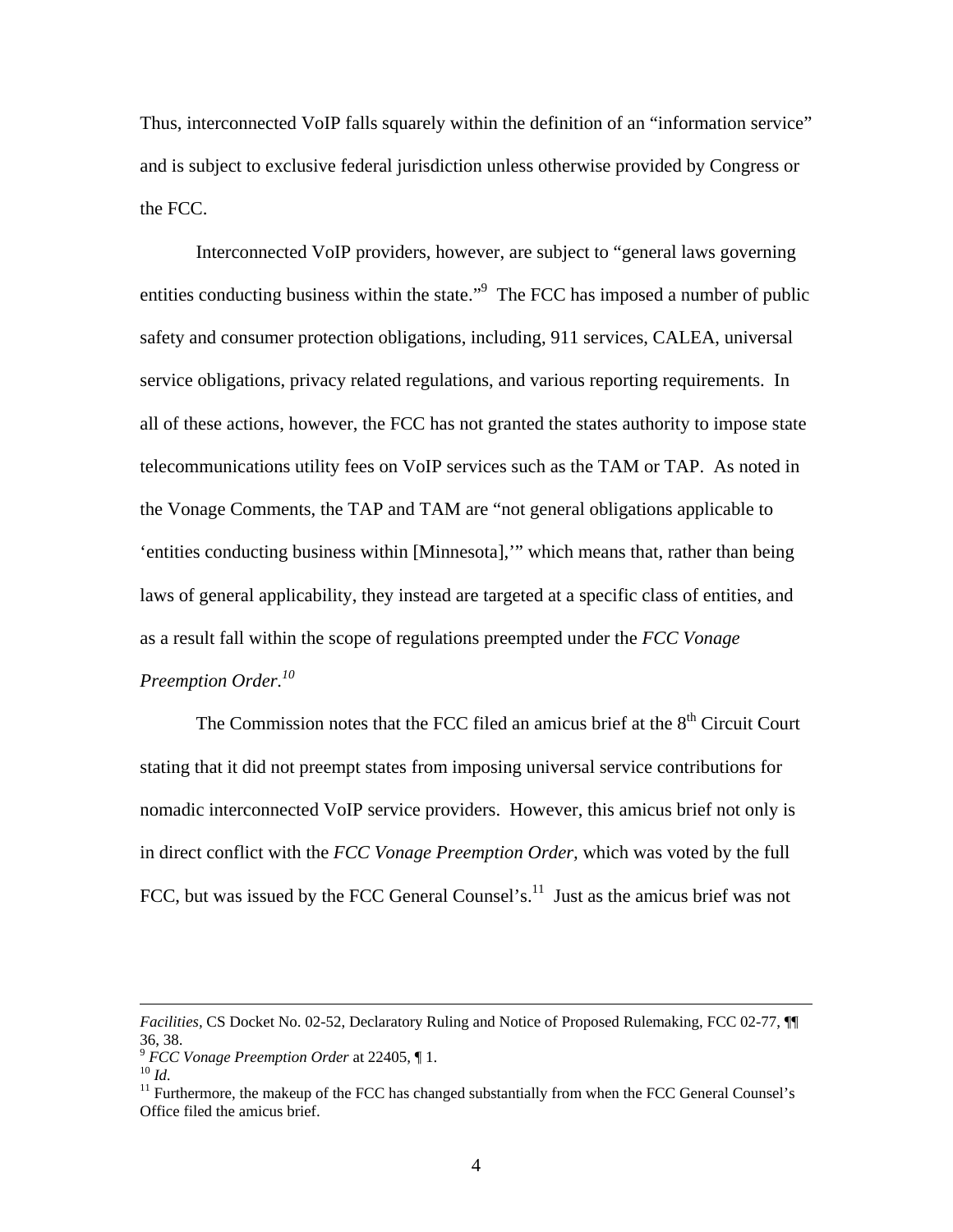determinative to the 8<sup>th</sup> Circuit Court in the *Vonage Nebraska Decision*, it should not be determinative or persuasive to the Commission.

The FCC has decided that certain retail VoIP services are exempt from state public utility regulation.<sup>12</sup> Further, multiple federal courts have enjoined state commissions from regulating interconnected VoIP services on the grounds that they were information services, exempt from state utility regulation. $^{13}$ 

The Minnesota federal district court has even held that "[state] regulations that have the *effect* of regulating information services are in conflict with federal law and must be pre-empted.<sup>14</sup> Additionally, a federal district court in Missouri held that existing laws mandate that states classify VoIP services that perform IP to TDM conversions as an information service. The Missouri District Court recognized that IP-PSTN traffic is an information service because it offers the "capability for generating, acquiring, storing transforming, processing, retrieving, utilizing, or making available information via telecommunications."15 Additionally, IP-PSTN traffic "alters the form and content of the information sent and received because it involves a net protocol conversion from the digitized packets of the IP protocol to the TDM technology used on the PSTN."<sup>16</sup> While the court recognized that the FCC may be willing to revisit the classification and

<sup>13</sup> See e.g., Vonage Holdings Corp. v. Minn. Pub. Utils. Comm'n, 290 F. Supp. 2d 993, 1002 (D. Minn. 2003) (summarizing federal policy of preempting state attempts to regulate information services); *Southwestern Bell Telephone L.P. v. Missouri Public Service Board,* 461 F. Supp. 2d 1055, 1082-1083 (E.D. Mo. 2006) (classifying services as information services when it transforms or processes "information," even if the content is the same).

<sup>&</sup>lt;sup>12</sup> See Petition for Declaratory Ruling that Pulver.Com's Free World Dialup is Neither *Telecommunications nor a Telecommunications Service, Memorandum Opinion and Order, 19 FCC Rcd*<br>3307 (2004) ("*Pulver Declaratory Ruling*).

<sup>14</sup> *See Vonage Holdings Corp. v. Minn. Pub. Utils. Comm'n,* 290 F. Supp. 2d 993, 1002 (D. Minn. 2003).<br><sup>15</sup> *See Southwestern Bell Telephone L.P. v. Missouri Public Service Board*, 461 F. Supp. 2d 1055, 1082-

<sup>1083,</sup> *citing* 47 U.S.C. ¶ 153(20). 16 *Id.*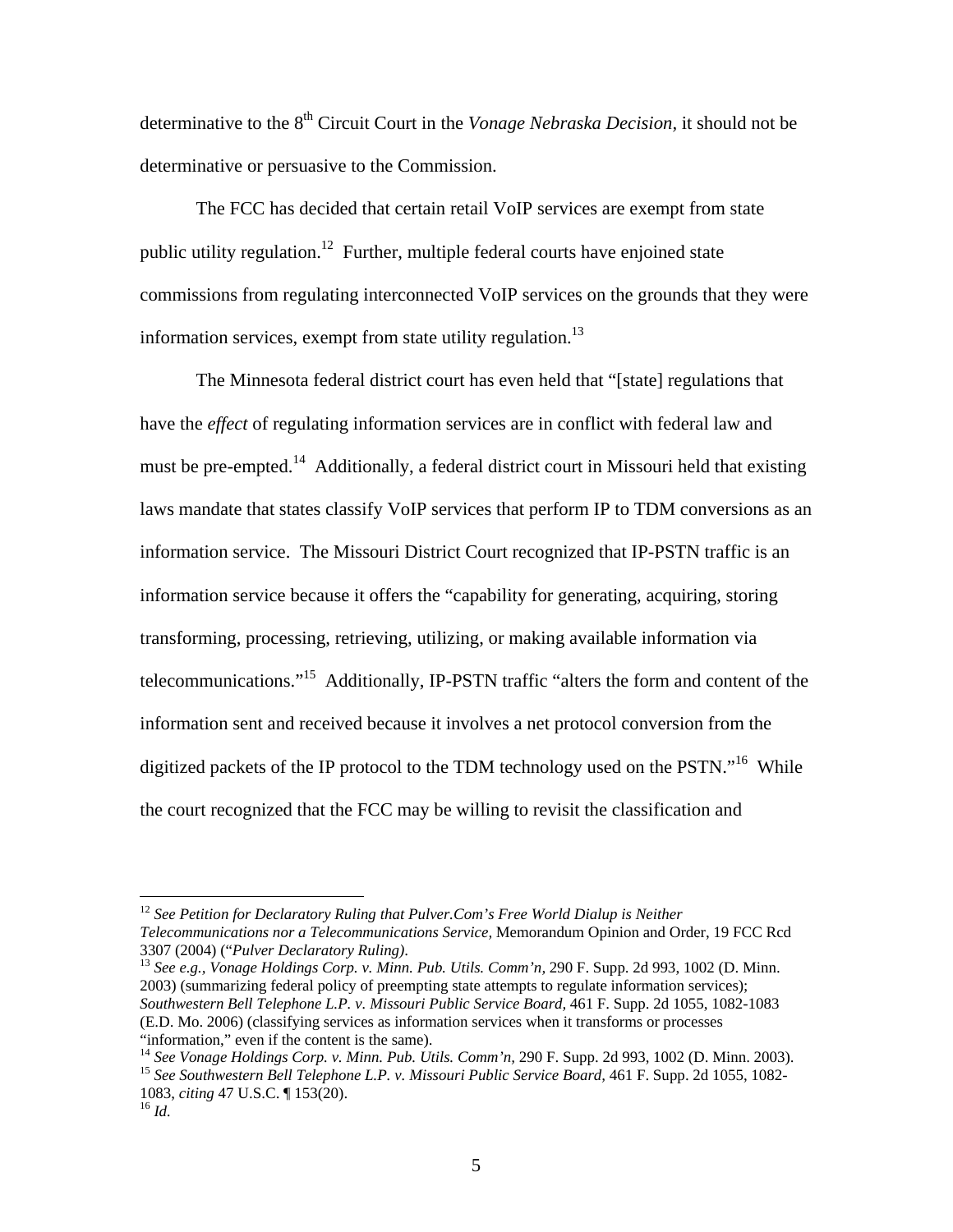regulatory status of interconnected VoIP at some point, "existing rules and orders establish how VoIP and other IP services should be treated in the interim."<sup>17</sup>

## **II. INTERCONNECTED VOIP SERVICE IS SUBJECT TO THE FCC's EXCLUSIVE JURISDCITION BASED ON THE REASONING OF THE**  *FCC VONAGE PREEMPTION ORDER AND VONAGE NEBRASKA ORDER*

In the *FCC Vonage Preemption Order*, the FCC held that Vonage's "Digital Voice" service is subject to FCC exclusive jurisdiction and preempted the Minnesota PUC from imposing traditional telecommunications regulations on that service. The same principles that applied in the *FCC Vonage Preemption Order* apply here. The FCC concluded that Vonage's service is "jurisdictionally mixed" meaning that it includes both interstate and intrastate services.18 The FCC stated that Vonage's service could, in theory, be subject to state regulation, *provided that* the state regulation could coexist with the FCC's pro-competitive deregulatory framework for information services. However, the FCC held that there were no "practical means" to separate the interstate and intrastate components of Vonage's service to "enable[e] dual federal and state regulations to exist."<sup>19</sup> In other words, the state regulations at issue would not be compatible with the FCC's generally deregulatory framework for information services.

Both facilities-based and nomadic VoIP service are integrated, IP-enabled services providing multiple capabilities that combine information provision, computer interactivity along with voice-calling capabilities, which renders such services as single "integrated offerings." VoIP users can "utilize multiple service features that access

 $^{17}$   $Id.$ 

<sup>17</sup> *Id.*. 18 *See FCC Vonage Preemption Order* at 22414, ¶ 18 & n. 63.

<sup>19</sup> *Id.* at 22418, ¶ 23.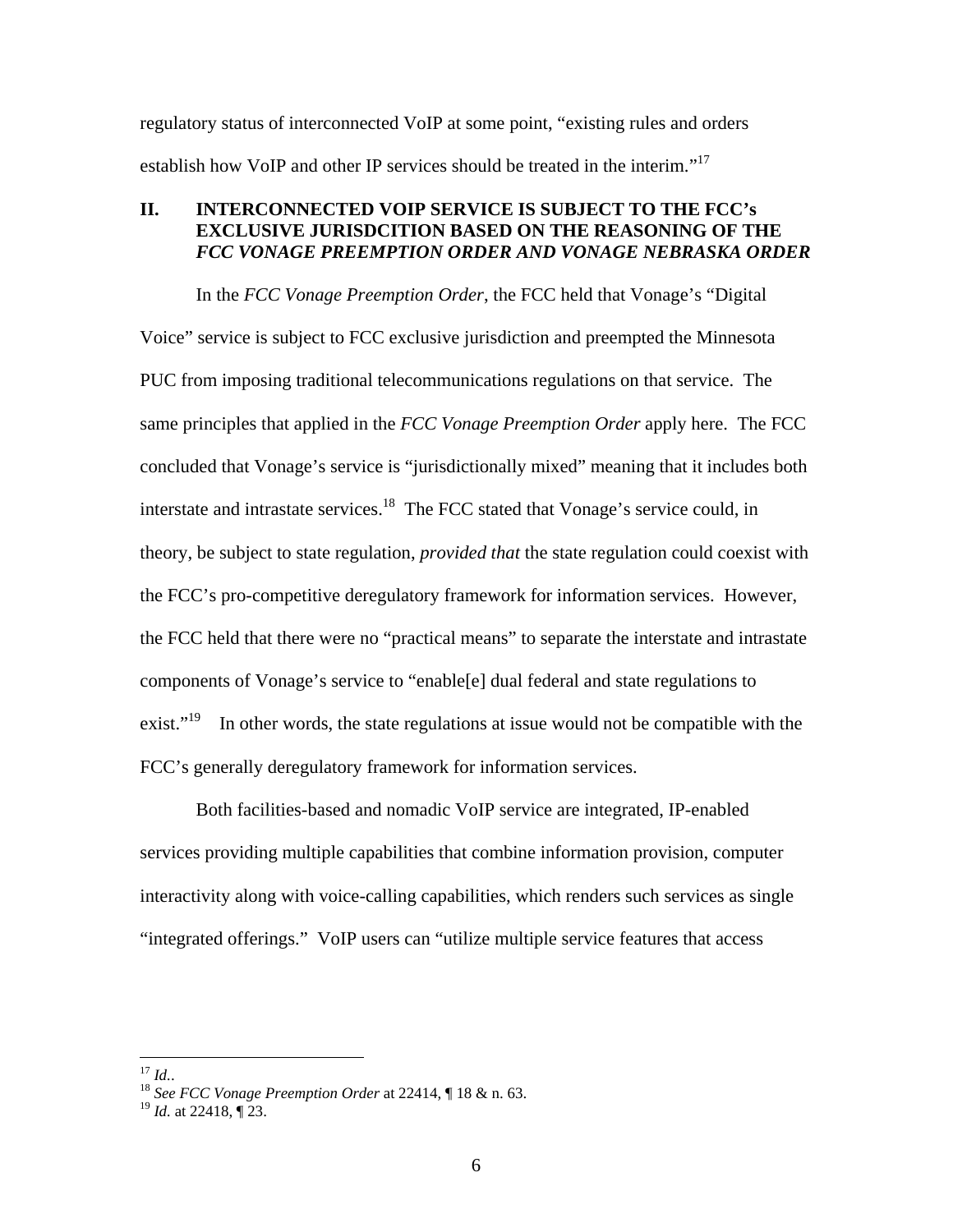different websites or IP addresses during the same communication session and perform different types of communications simultaneously. $"^{20}$ 

The *Vonage Nebraska Decision* affirmed the FCC's analysis of preempting state regulatory utility regulations on the finding that nomadic interconnected VoIP services are not telephone services. Additionally, the  $8<sup>th</sup>$  Circuit recently concluded the same as this Court previously held in 2007: "that VoIP services cannot be separated into interstate and intrastate usage" and are therefore classified as information services.<sup>21</sup> The  $8<sup>th</sup>$ Circuit Court recognized the FCC's explicit language when it states that "[the FCC], not the state commissions, has the responsibility and obligation to decide whether certain regulations apply to [Vonage's service] and other IP-enabled services having the same capabilities."22 Thus, while a universal service fund surcharge could be assessed for intrastate VoIP services, the FCC has made clear it, and not state commissions, has the responsibility to decide if such regulations will be applied."<sup>23</sup> The same would apply in Minnesota for other telecommunications regulatory fees such as the TAM and TAP. There is no difference between Nebraska's attempt to impose a state universal service fee on Vonage and Minnesota's similarly flawed proposal to apply the TAM and TAP to interconnected VoIP providers. As a result, Minnesota does not have authority to apply its telecommunications fees such as TAM and TAP to all interconnected VoIP providers.

<sup>&</sup>lt;sup>20</sup> *Id.* at 22419, ¶ 25.<br><sup>21</sup> *See Vonage Nebraska Decision*, at page 8, *citing Minn. Pub. Utils. Comm'n v. FCC*, 483 F.3d 570, 578-<br>79 (8<sup>th</sup>. Cir. 2007).

<sup>79 (8</sup>th. Cir. 2007). 22 *Vonage Nebraska Decision* at pages 8-9. 23 *Id.* at 19.